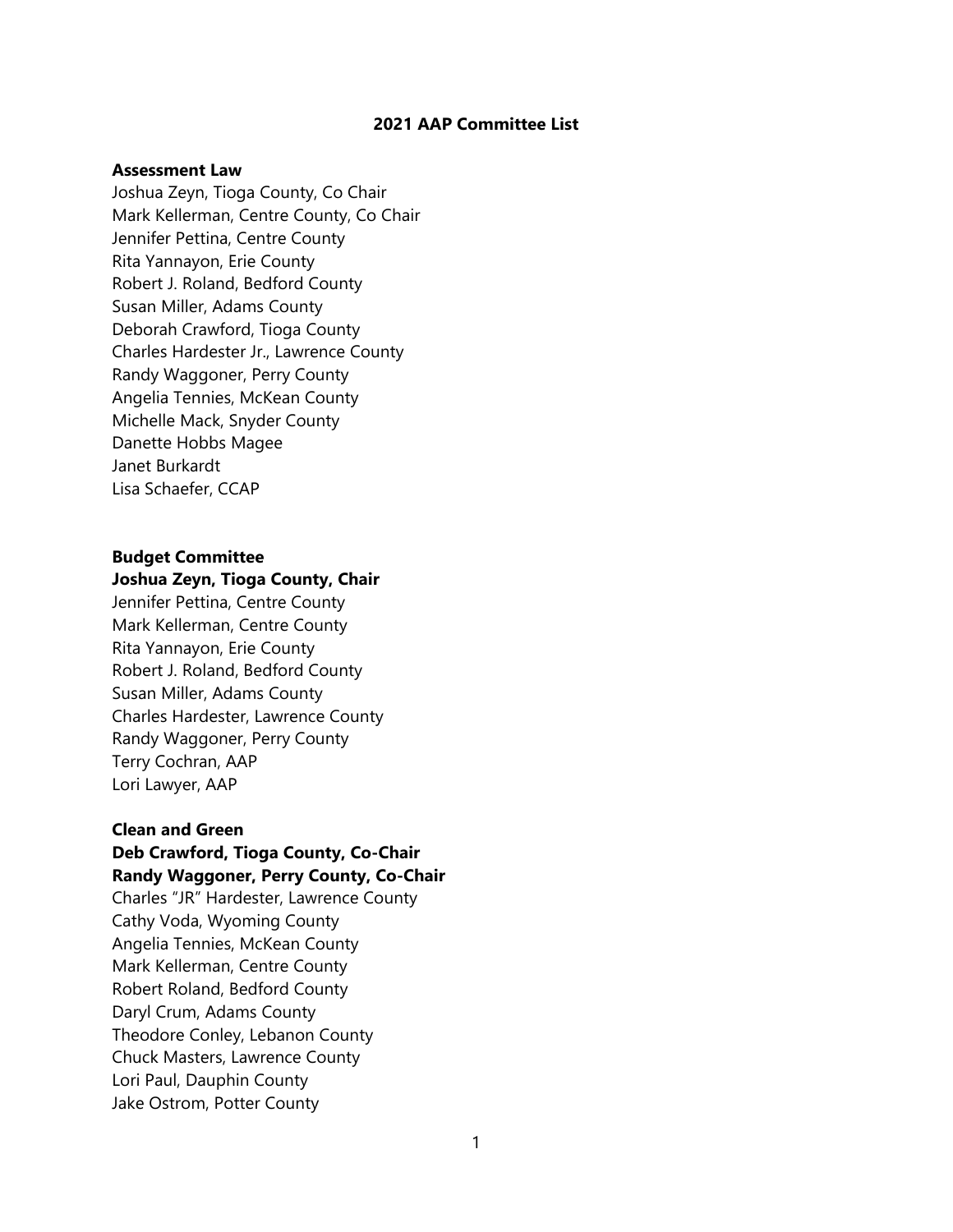Cheryl Pringle, Chester County William Shipley Sr, Fayette County Melissa Anese, CCAP

# **Conference Planning Jennifer Pettina, Centre County, Chair**

Joshua Zeyn, Tioga County Mark Kellerman, Centre County Rita Yannayon, Erie County Robert J. Roland, Bedford County Susan Miller, Adams County Charles Hardester, Lawrence County Randy Waggoner, Perry County Sarah Byers, Fayette County Deborah Crawford, Tioga County Darrell Lutz, Monroe County Cindy Treible, Monroe County Angelia Tennies, McKean County Wendy Cook, Snyder County Michelle Mack, Snyder County

## **County Resiliency Project**

Dee Hennon, Allegheny County Jonathan Schuck, Chester County Scott Maas, Erie County Greg Daylor, Dauphin County

# **Education**

Charles Hardester, Lawrence County, Co Chair Randy Waggoner, Perry County, Co Chair Jennifer Pettina, Centre County Joshua Zeyn, Tioga County Mark Kellerman, Centre County Rita Yannayon, Erie County Robert J. Roland, Bedford County Susan Miller, Adams County Sarah Byers, Fayette County Deborah Crawford, Tioga County Darrell Lutz, Monroe County Cindy Treible, Monroe County Angelia Tennies, McKean County Wendy Cook, Snyder County Michelle Mack, Snyder County Mark Jackowski, Bucks County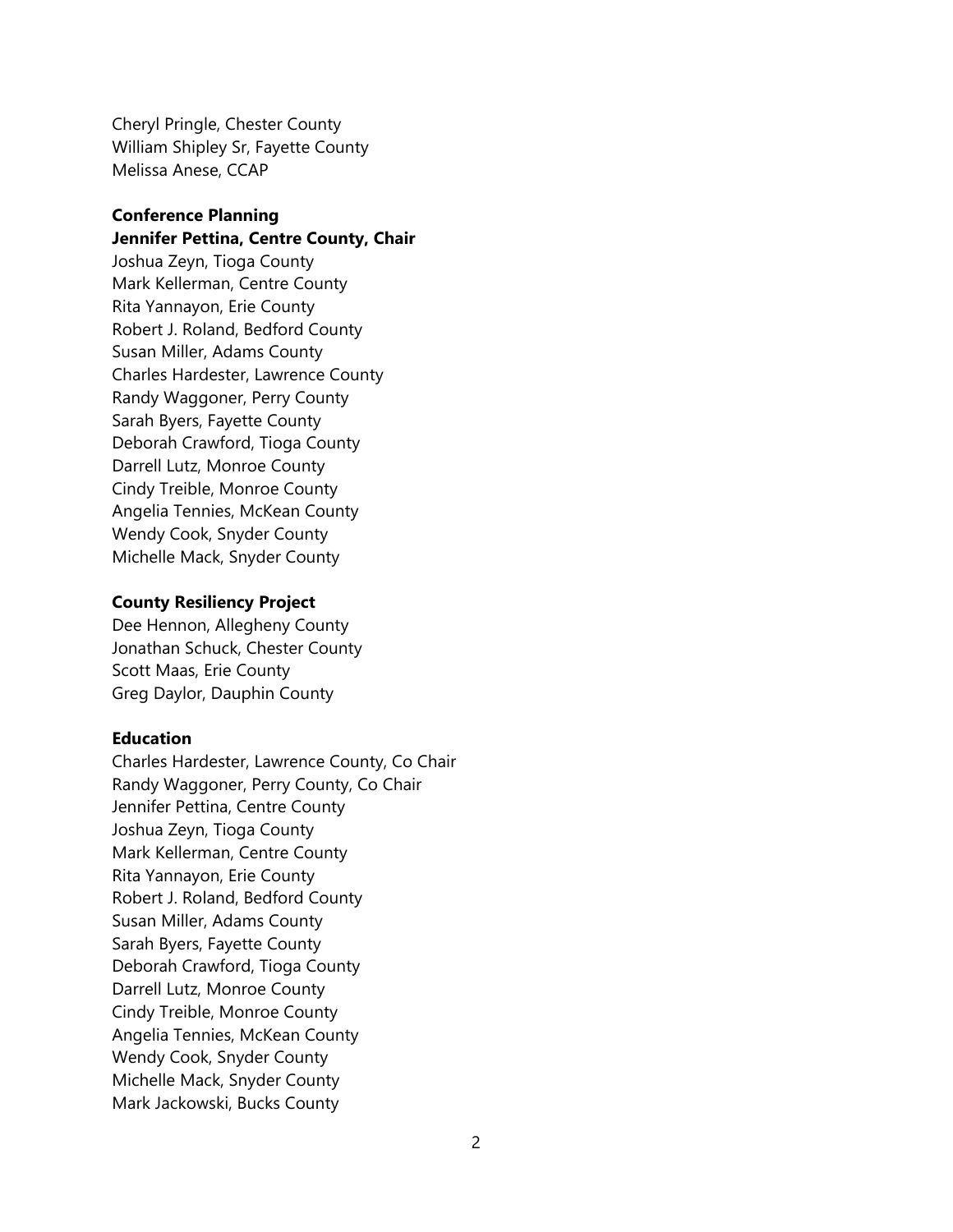Michael McFarlane, Philadelphia County Bruce Witt, Philadelphia County Hennon, Deidre, Allegheny County Holly Martz, Dauphin County Thomas Hill, Monroe County Steve Howe Terry Cochran, AAP Lori Lawyer, AAP

#### **GIS Committee**

## **Jake Ostrom, Potter County, Chair**

Ted Conley, Lebanon County Chuck Masters, Lawrence County Ronald Gessler, AlleghenyCounty.US Deanne Carl, Schuylkill County Tiffany Kaseman, Northumberland County Tina Arnold, Dauphin County Janet Courson, Crawford County

## **Nominations Committee**

Mark Kellerman, Center County, Chair Deb Crawford, Tioga County Randy Waggoner, Perry County JR Hardester, Lawrence County

#### **Pandemic Committee**

Deb Crawford, Tioga County, Chair Robert Roland, Bedford County Susan Miller, Adams County Jennifer Pettina, Centre County Joshua Zeyn, Tioga County Rita Yannayon, Erie County

## **Policies and Procedures**

Mark Kellerman, Centre County, Co Chair Angie Tennies, McKean Co Chair Deb Crawford, Tioga County Nick Angiolieri, Butler County JR Hardester, Lawrence County

# **STEB Subcommittee Charles Hardester, Lawrence County, Co Chair Renee Reynolds, Co Chair** Deidre Hennon, Allegheny County